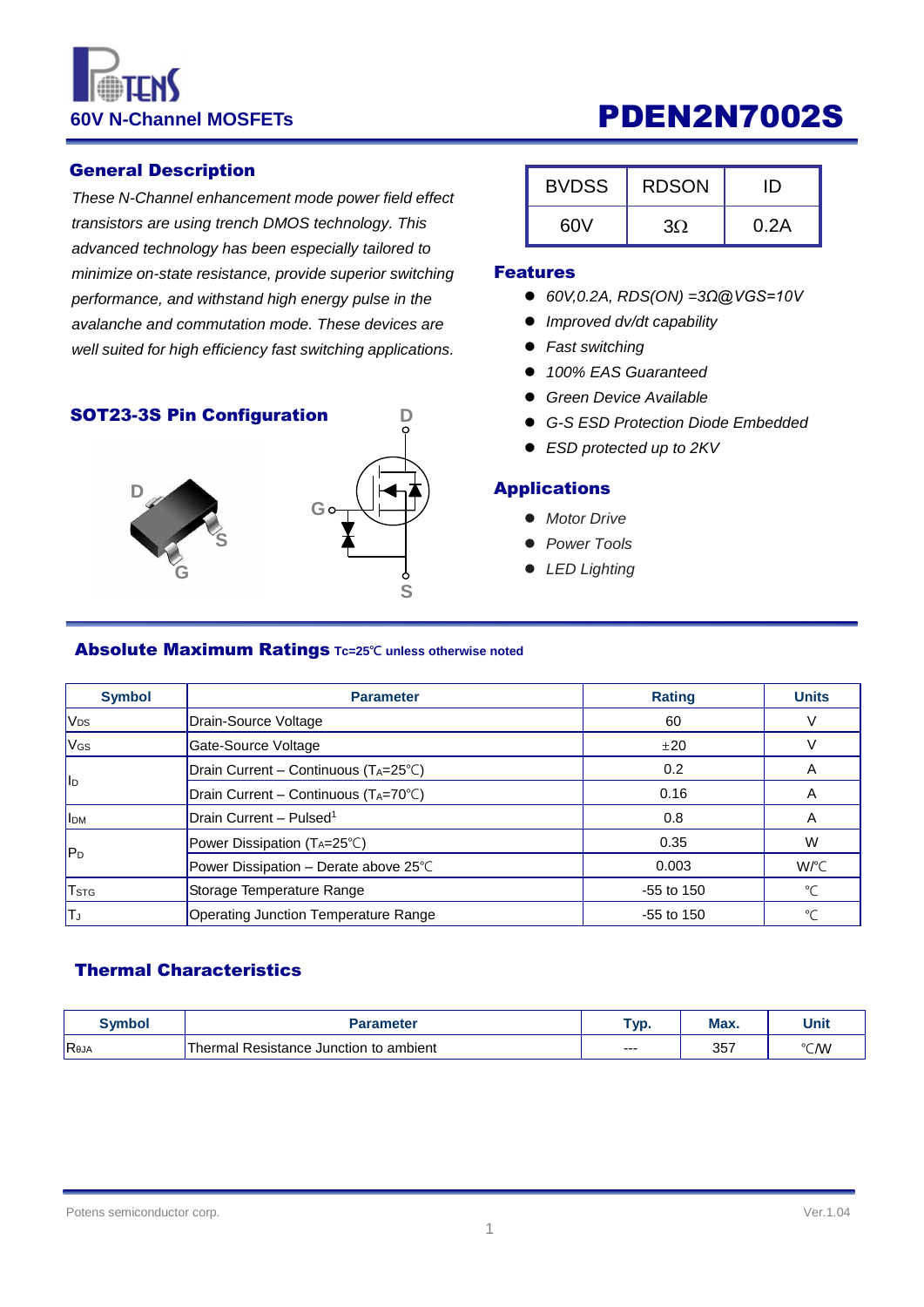

## Electrical Characteristics **(TJ=25** ℃**, unless otherwise noted)**

#### Off Characteristics

| <b>Symbol</b>            | <b>Parameter</b>               | <b>Conditions</b>                                                | Min.    | Typ.    | Max.  | Unit |
|--------------------------|--------------------------------|------------------------------------------------------------------|---------|---------|-------|------|
| <b>BV</b> <sub>pss</sub> | Drain-Source Breakdown Voltage | 60<br>$V$ <sub>GS</sub> =0V, $I_D$ =250uA                        |         | $- - -$ | $---$ |      |
|                          |                                | $\mathsf{V}_{\textsf{DS}}$ =60V, V $_{\textsf{GS}}$ =0V, TJ=25°C | ---     | $- - -$ |       | uA   |
| <b>I</b> <sub>DSS</sub>  | Drain-Source Leakage Current   | $V_{DS}=48V$ , $V_{GS}=0V$ , $T_J=125^{\circ}C$                  | $- - -$ | $- - -$ | 10    | uA   |
| Igss                     | Gate-Source Leakage Current    | $V$ <sub>GS=<math>\pm</math>20V, V<sub>DS</sub>=0V</sub>         | $- - -$ | $- - -$ | ±20   | uA   |

### On Characteristics

| R <sub>DS(ON)</sub> | <b>Static Drain-Source On-Resistance</b> | $V_{GS}=10V$ , $I_D=0.2A$                   | $---$ | 1.3 |       |  |
|---------------------|------------------------------------------|---------------------------------------------|-------|-----|-------|--|
|                     |                                          | $V$ <sub>GS</sub> =4.5V . $ID=0.1A$         | $---$ | .5  |       |  |
| $V$ GS $(th)$       | Gate Threshold Voltage                   | $V$ <sub>GS</sub> = $V_{DS}$ , $I_D$ =250uA |       | 1.8 | 2.5   |  |
| gfs                 | <b>IForward Transconductance</b>         | $V_{DS}=10V$ , $I_D=0.2A$                   | $---$ | 0.5 | $---$ |  |

### Dynamic and switching Characteristics

| $Q_{g}$            | Total Gate Charge <sup>2, 3</sup>   |                                                            | $---$ | 3.7  | 5.6 |    |
|--------------------|-------------------------------------|------------------------------------------------------------|-------|------|-----|----|
| $Q_{gs}$           | Gate-Source Charge <sup>2, 3</sup>  | $ V_{DS}=30V$ , $V_{GS}=10V$ , $I_{D}=0.2A$                |       | 0.9  | 1.4 | nC |
| $Q_{gd}$           | Gate-Drain Charge <sup>2, 3</sup>   |                                                            | $---$ | 0.4  | 0.6 |    |
| $T_{d(on)}$        | Turn-On Delay Time <sup>2, 3</sup>  |                                                            |       | 3    | 6   |    |
| $T_{\rm f}$        | Rise Time <sup>2, 3</sup>           | $ V_{\text{DD}}=30V$ , $V_{\text{GS}}=10V$ , Rg=6 $\Omega$ |       | 5    | 10  |    |
| $T_{d(off)}$       | Turn-Off Delay Time <sup>2, 3</sup> | $ID=0.2A$                                                  | $---$ | 14   | 27  | ns |
| $T_f$              | Fall Time <sup>2, 3</sup>           |                                                            | $---$ | 9    | 17  |    |
| $C$ <sub>iss</sub> | Input Capacitance                   |                                                            | $---$ | 25.5 | 38  |    |
| C <sub>oss</sub>   | Output Capacitance                  | $V_{DS}=30V$ . $V_{GS}=0V$ . F=1MHz                        | ---   | 17   | 26  | pF |
| C <sub>rss</sub>   | Reverse Transfer Capacitance        |                                                            | $---$ | 7.8  | 12  |    |

#### Drain-Source Diode Characteristics and Maximum Ratings

| <b>Symbol</b>   | <b>Parameter</b>               | <b>Conditions</b>                                 | Min.    | Typ.    | Max.  | Unit |
|-----------------|--------------------------------|---------------------------------------------------|---------|---------|-------|------|
| Is              | Continuous Source Current      | V <sub>G</sub> =V <sub>D</sub> =0V, Force Current | $- - -$ | ---     | 0.2   | Α    |
| <b>I</b> sm     | <b>Pulsed Source Current</b>   |                                                   | ---     | ---     | 0.4   | Α    |
| V <sub>SD</sub> | Diode Forward Voltage          | $V$ Gs=0V , Is=0.2A , T」=25°C                     | $- - -$ | $- - -$ |       | V    |
| $t_{rr}$        | <b>Reverse Recovery Time</b>   | $V_{R=50V, Is=0.2A}$                              | $- - -$ | 3.4     | $---$ | ns   |
| $Q_{rr}$        | <b>Reverse Recovery Charge</b> | $dI/dt = 100A/\mu s$ , T <sub>J</sub> =25°C       | $---$   | 0.7     | $---$ | nC   |

Note :

1. Repetitive Rating : Pulsed width limited by maximum junction temperature.

2. The data tested by pulsed, pulse width  $\leq$  300us, duty cycle  $\leq$  2%.

3. Essentially independent of operating temperature.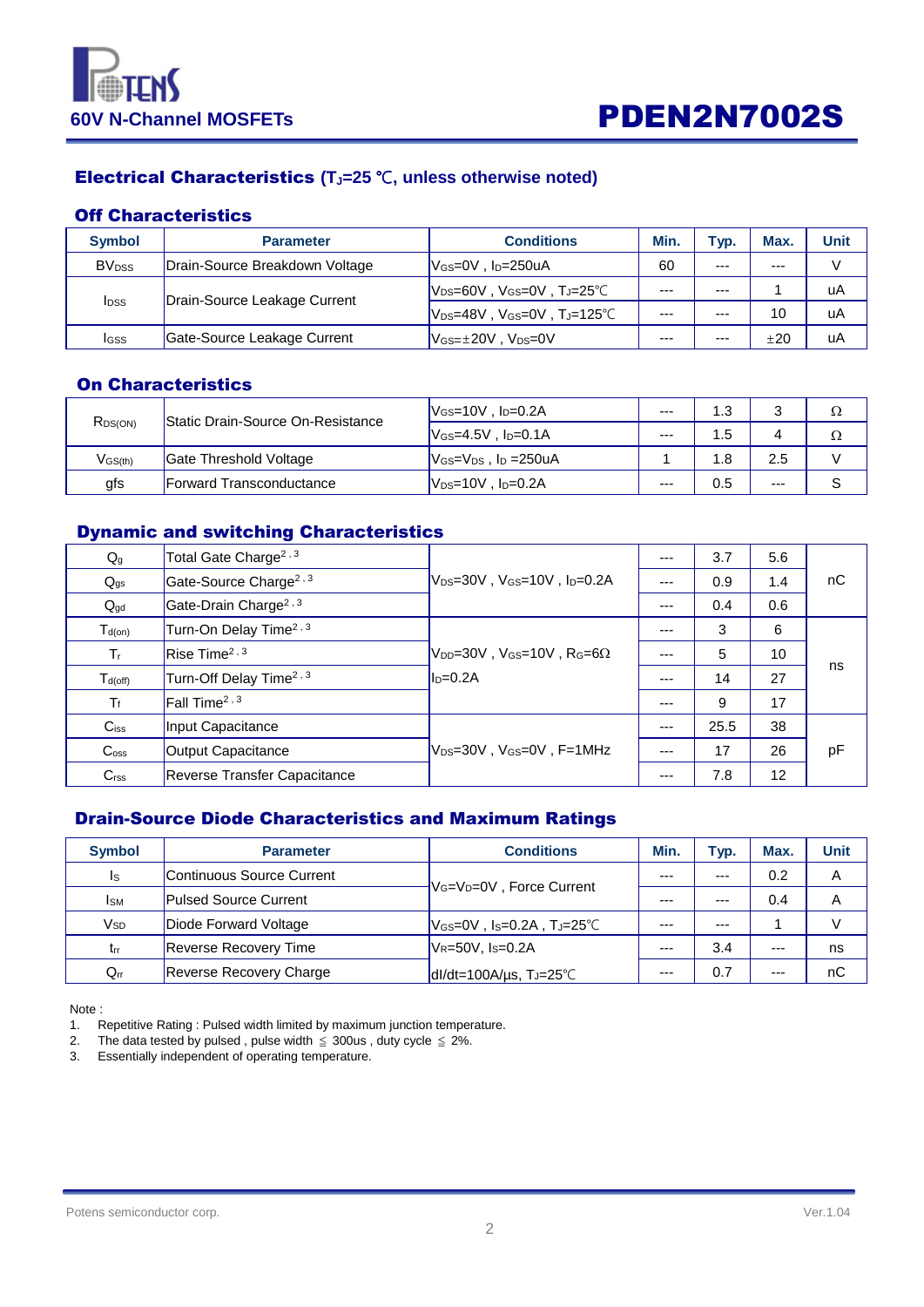

# **60V N-Channel MOSFETs CONCLUSION CONTRACTLY PDEN2N7002S**



### Fig.1 Typical Output Characteristics



### Fig.3 Normalized RDSON vs. TJ





### Fig.2 Continuous Drain Current vs. T<sub>c</sub>



Fig.4 Normalized  $V_{th}$  vs. T<sub>J</sub>

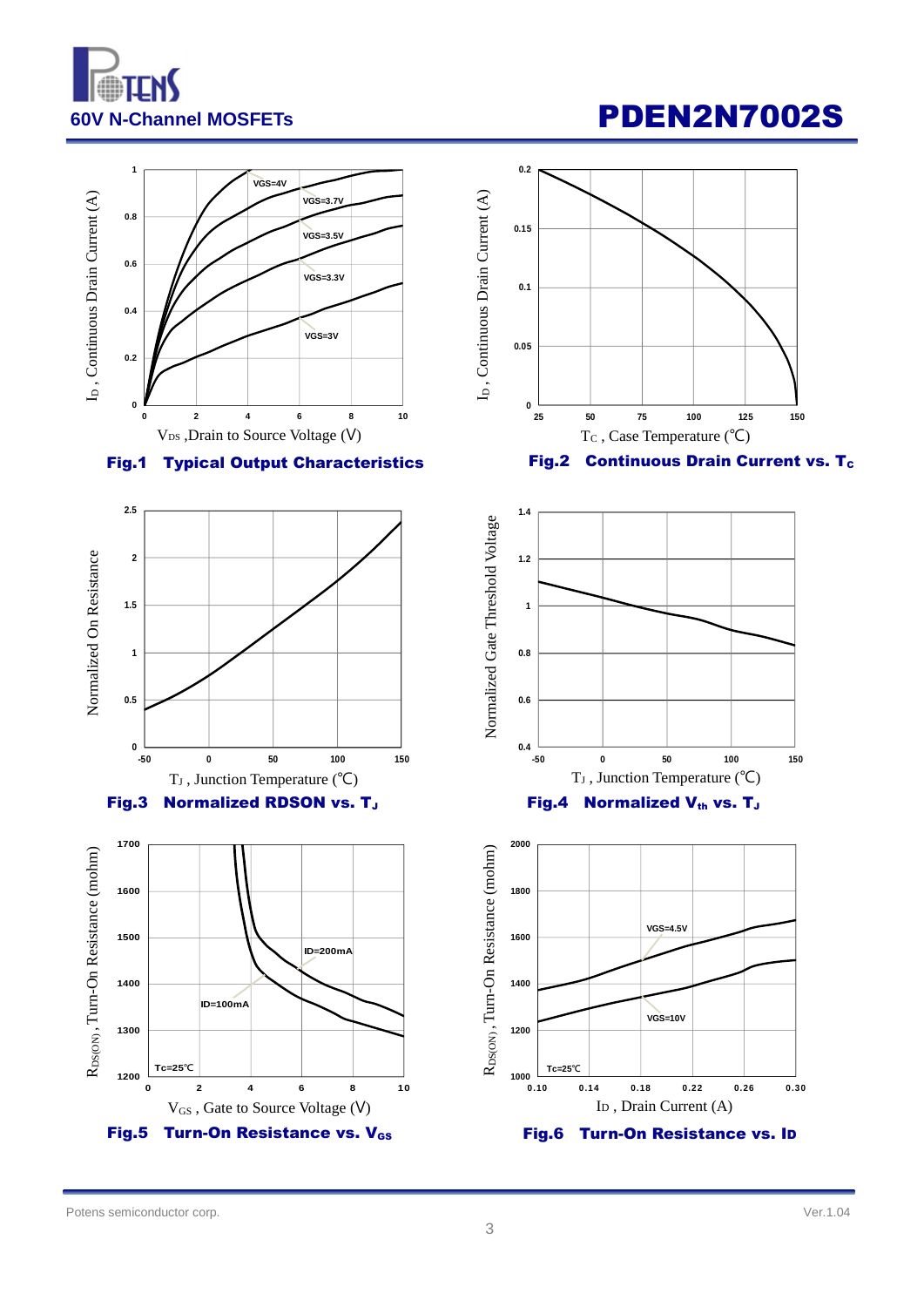

# **60V N-Channel MOSFETs CONSIDER PDEN2N7002S**







Fig.8 Capacitance Characteristics





4



Fig.9 Gate Charge Characteristics



Fig.11 Maximum Safe Operation Area